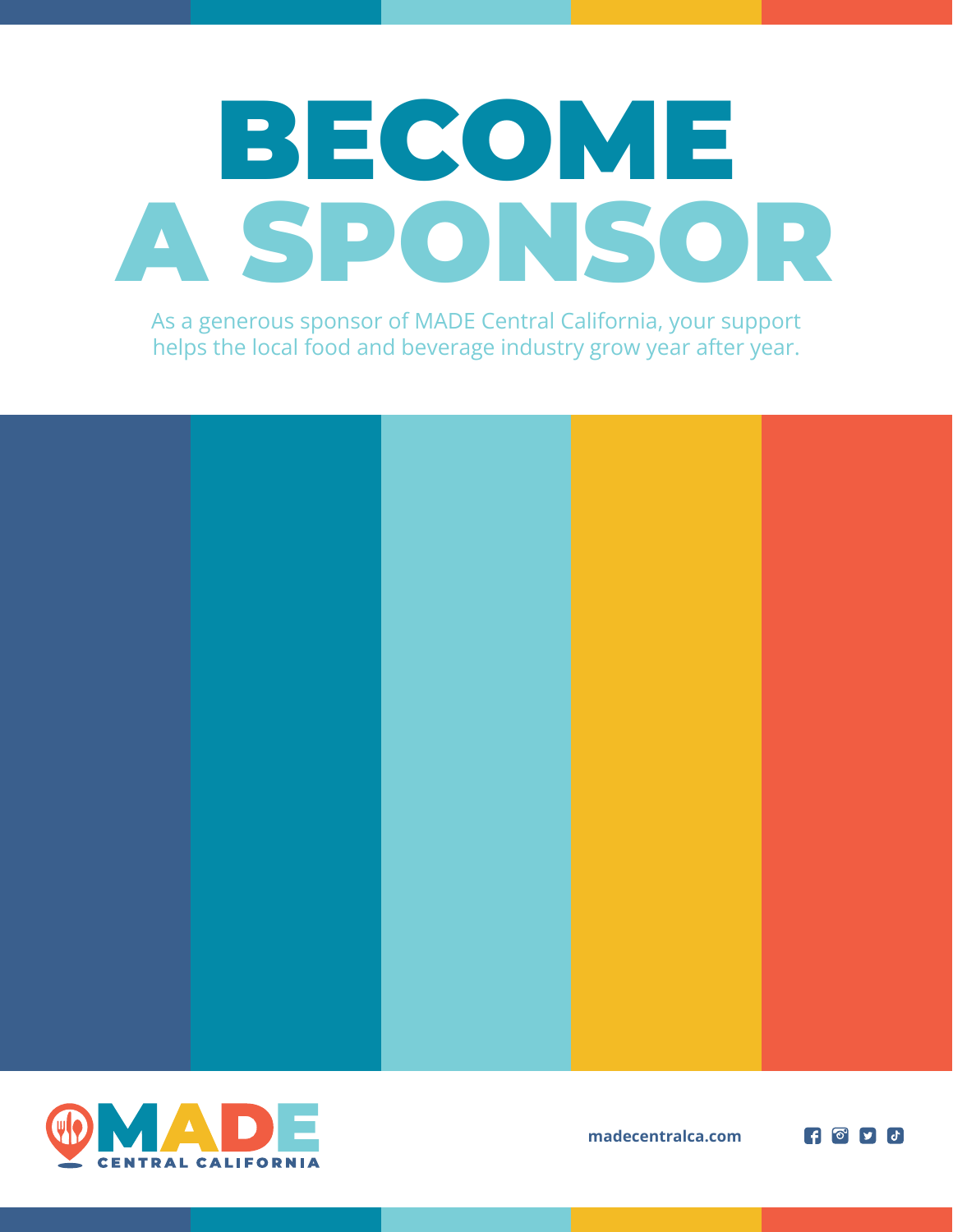

#### SPONSORSHIP LEVELS

#### PREMIER SPONSOR - \$10,000

- 10x20 booth space included
- Half island booth space, choose your location
- Option to choose booth space location\*
- Logo on MADE website
- Product feature on MADE Exhibitor Products page
- Option to participate in Industry Speed Dating
- Option to include swag item in show bags
- Receive contact list of MADE exhibitors and attendees prior to show
- Logo in MADE email newsletters
- Social media promotion 2 posts
- Company ad in one MADE email newsletter
- Dedicated email newsletter to MADE database

#### SUPPORTING SPONSOR - \$6,000

- 10x10 booth space included
- Option to choose booth space location\*
- Logo on MADE website
- Product feature on MADE Exhibitor Products page
- Option to participate in Industry Speed Dating
- Option to include swag item in show bags
- Receive contact list of MADE exhibitors and attendees prior to show
- Logo in MADE email newsletters
- Social media promotion 1 post
- Tradeshow Badges 12\*\*
- Tickets to Keynote Luncheon 8
- Tickets to SIP 8
- Tickets to TASTE 8

- Tradeshow Badges 8\*\*
- Tickets to Keynote Luncheon 4
- Tickets to SIP 4
- Tickets to TASTE 4

- CONTRIBUTING SPONSOR \$3,000
- 10x10 booth space included
- Option to choose booth space location\*
- Logo on MADE website
- Product feature on MADE Exhibitor Products page
- Option to participate in Industry Speed Dating
- Option to include swag item in show bags
- Receive contact list of MADE exhibitors and attendees prior to show
- Tradeshow Badges 5\*\*
- Tickets to Keynote Luncheon 2
- Tickets to SIP 2
- Tickets to TASTE 2



\*Corner spots and 10x20 upgrades are available to Contributing and Supporting Sponsors for purchase \*\* Tradeshow badges allow access into B2B tradeshow and TASTE Central California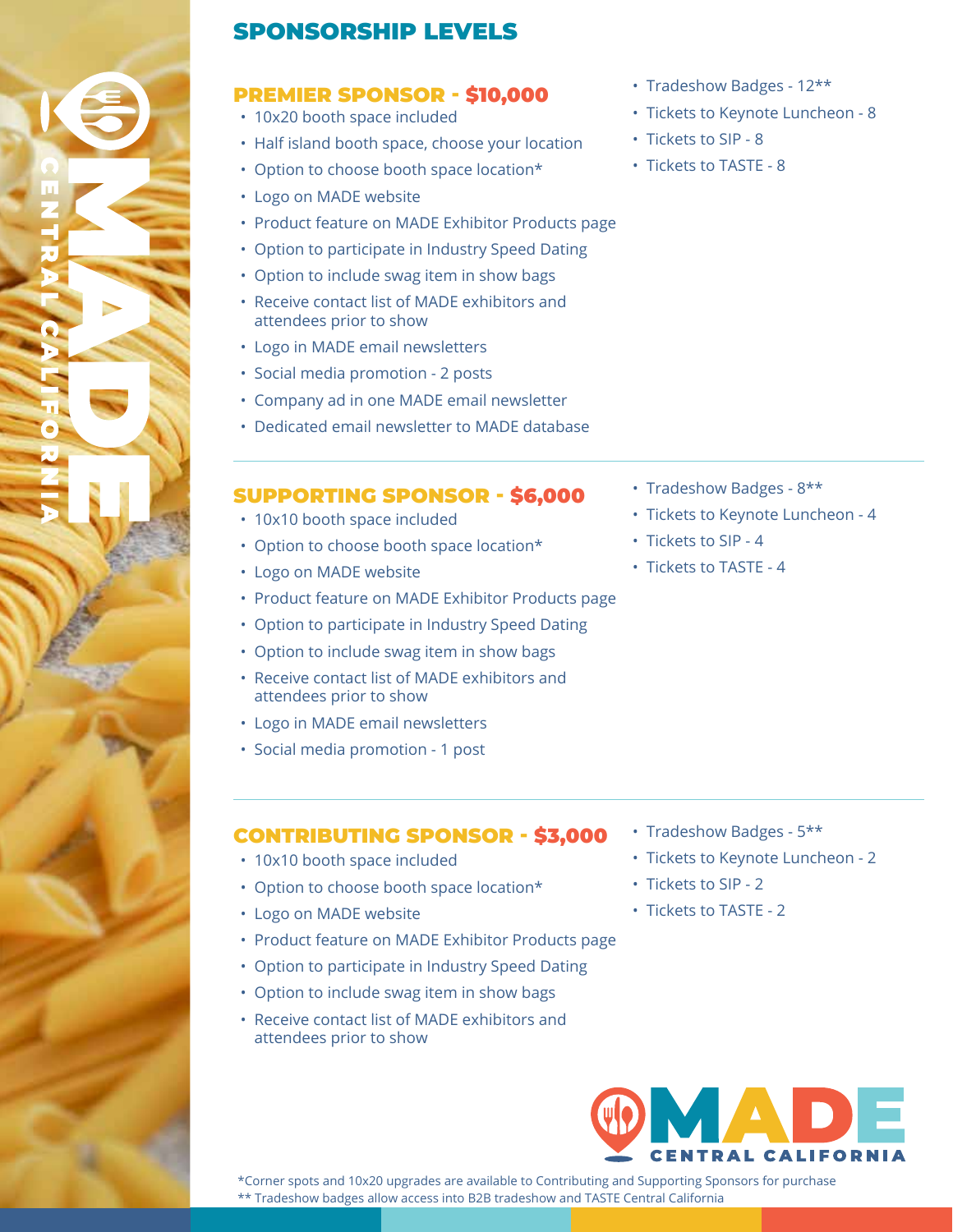## PRESSURE COOKER SPONSORSHIP OPPORTUNITIES

#### SPONSORSHIP LEVELS

#### TITLE SPONSOR - \$25,000

- Event will be referred to as "SPONSOR NAME'S PRESSURE COOKER"
- Sponsor name will be integrated into Pressure Cooker logo
- Sponsor name included every time Pressure Cooker is mentioned on social media
- Sponsor name included in all physical signage related to Pressure Cooker
- Sponsor name included on all digital signage during Pressure Cooker
- Option to integrate product or unique marketing program at Pressure Cooker
- Option to welcome crowd at televised Pressure Cooker competition and/or announce winner (Event broadcast details TBD)
- Sponsor name will be included on awards
- Sponsor logo will be included on Schedule of Events page of MADE website
- All rights and entitlements of Premier Level Sponsor such as 10x20 booth space, ticket admissions, and marketing inclusions

#### PRESENTING SPONSOR - \$17,500

- Sponsor will be recognized as a Presenting Sponsor of Pressure Cooker
- Sponsor name will be tagged in social media postings related to Pressure Cooker
- Premier inclusion in all physical signage related to Pressure Cooker
- Premier inclusion on all digital signage during Pressure Cooker
- Sponsor logo will be included on Schedule of Events page of MADE website
- All rights and entitlements of Supporting Level Sponsor such as 10x10 booth space, ticket admissions, and marketing inclusions

#### SUPPRORTING SPONSOR - \$12,500

- Sponsor will be recognized as a supporting sponsor of Pressure Cooker
- Sponsor name included in all physical signage related to Pressure Cooker
- Recognition on all digital signage during Pressure Cooker
- Sponsor logo will be included on Schedule of Events page of MADE website
- All rights and entitlements of Contributing Level Sponsor such as 10x10 booth space, ticket admissions, and marketing inclusions

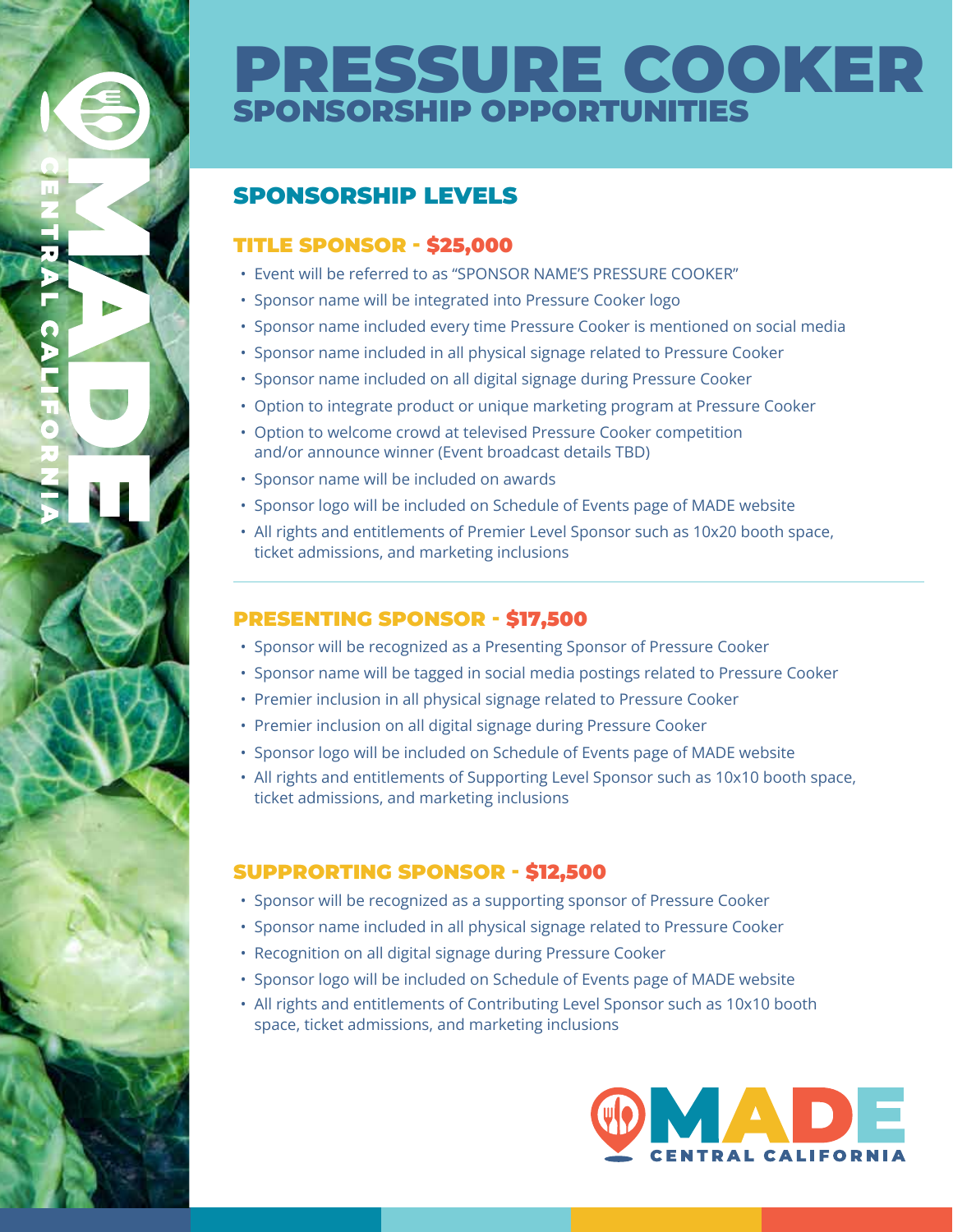## INDUSTRY LOUNGE SPONSORSHIP OPPORTUNITIES

#### TYPES OF SPONSORSHIPS

#### TITLE SPONSOR - \$20,000

- Sponsor will receive naming rights of a premium room location upstairs; space will be referred to as the "SPONSOR NAME INDUSTRY LOUNGE"
- Sponsor will have the right to include signage in room, decorate with Sponsor colors, provide refreshments and snacks for show participants, etc.
- Sponsor Industry Lounge will be advertised as the space for all exhibitors, sponsors and buyers to visit to relax, recharge and catch up on work emails as they take a break from the show floor
- Sponsor name will be included on schedule of events
- Sponsor has the right to host a happy hour on Day 2, during break between B2B tradeshow and TASTE Central California
- Option to welcome participants of Industry Speed Dating, which will also be held upstairs
- Sponsor name and logo included in all email newsletters related to any events held upstairs during MADE
- All rights and entitlements of Premier Level Sponsor such as 10x20 booth space, ticket admissions, and marketing inclusions

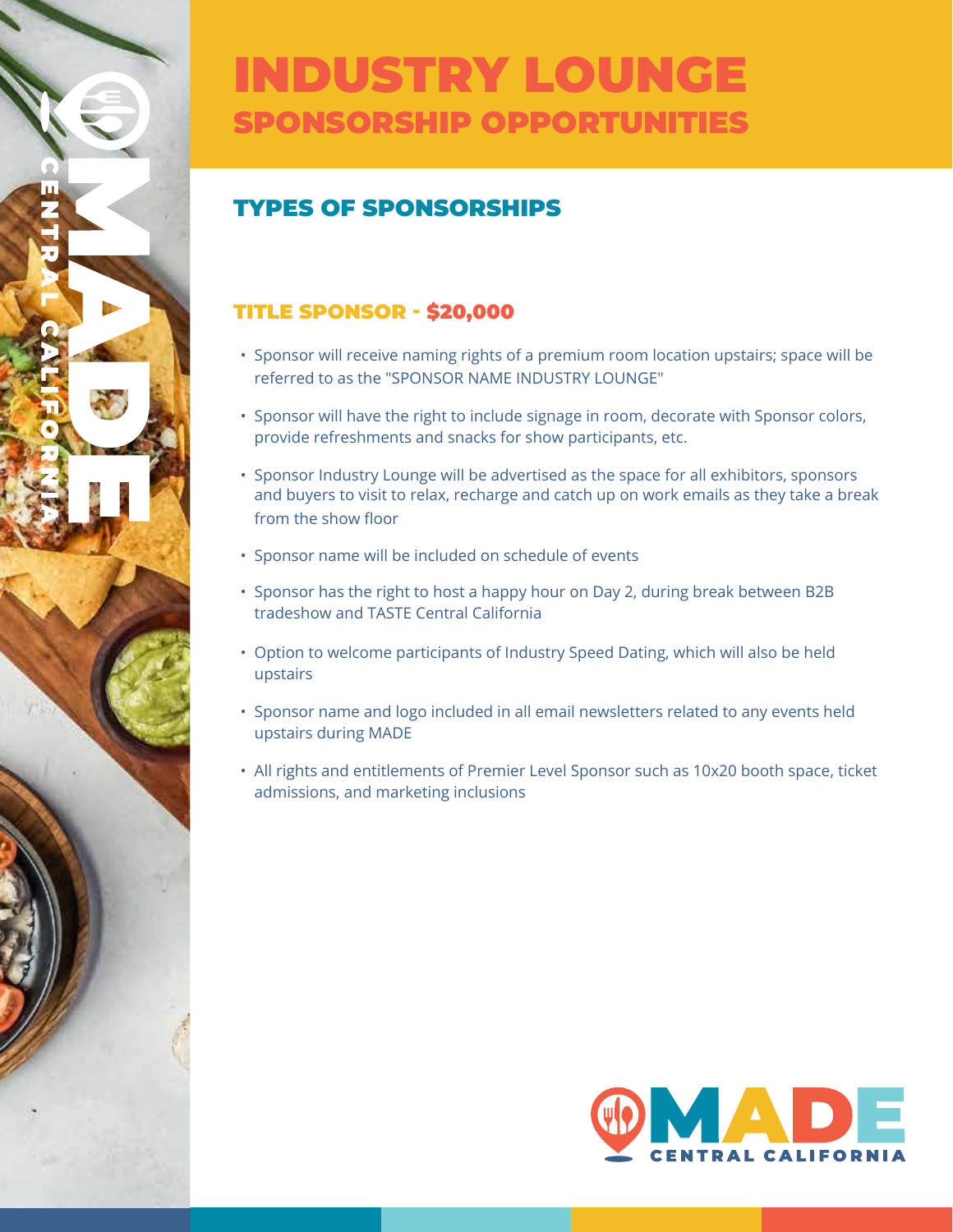## TASTE CENTRAL CALIFORNIA SPONSORSHIP OPPORTUNITIES

#### TYPES OF SPONSORSHIPS

#### TITLE SPONSOR - \$20,000

- Event will be referred to as "SPONSOR NAME'S TASTE Central California"
- Sponsor will be included each time TASTE is mentioned on social media
- Sponsor name included in all physical signage related to TASTE
- Sponsor name included in all digital signage during TASTE
- Option to welcome crowd at TASTE
- Sponsor logo will be included on Schedule of Events page of MADE website
- Sponsor name and logo will be featured in all email newsletters specifically related to TASTE Central California
- Sponsor will be included in all recorded radio promotions
- Sponsor's name will be included on each public ticket
- All rights and entitlements of Premier Level Sponsor such as 10x20 booth space, ticket admissions, and marketing inclusions

#### PRESENTING SPONSOR - \$10,000

- Sponsor will be recognized as a Presenting Sponsor of TASTE Central California
- Sponsor name will be included in all social media posts specifically dedicated to TASTE Central California
- Sponsor name included in all physical signage related to TASTE
- Sponsor name included in all digital signage during TASTE
- Option to speak to crowd during TASTE
- Sponsor logo will be included on Schedule of Events page of MADE website
- Sponsor name or logo included in all email newsletters specifically related to TASTE Central California
- All rights and entitlements of Contributing Level Sponsor such as 10x10 booth space, ticket admissions, and marketing inclusions

#### TICKET SALES OUTLET - \$5,000

Drive traffic to your location by selling consignment tickets at the best available discount! Ticket sales outlet option can be added on to any sponsorship and includes radio promotional schedule and 20 extra TASTE tickets!